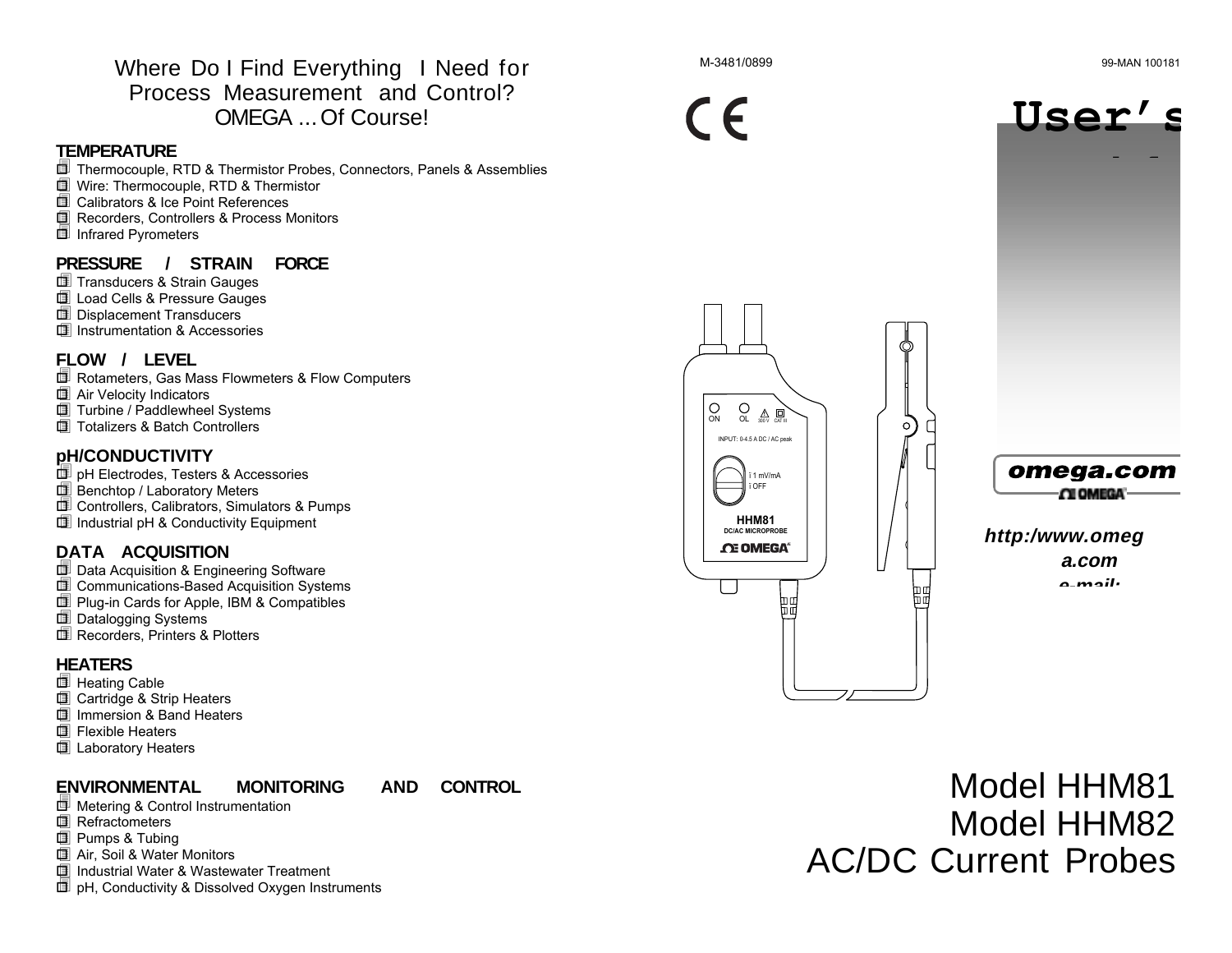#### **WARRANTY/DISCLAIMER**

OMEGA ENGINEERING, INC. warrants this unit to be free of defects in materials and workmanship for a period of **13 months** from date of purchase. OMEGA Warranty adds an additional one (1) month grace period to the normal **one (1) year product warranty** to cover handling and shipping time. This ensures that OMEGA's customers receive maximum coverage on each product.

If the unit should malfunction, it must be returned to the factory for evaluation. OMEGA's Customer Service Department will issue an Authorized Return (AR) number immediately upon phone or written request. Upon examination by OMEGA, if the unit is found to be defective it will be repaired or replaced at no charge. OMEGA's WARRANTY does not apply to defects resulting from any action of the purchaser, including but not limited to mishandling, improper interfacing, operation outside of design limits, improper repair, or unauthorized modification. This WARRANTY is VOID if the unit shows evidence of having been tampered with or shows evidence of being damaged as a result of excessive corrosion; or current, heat, moisture or vibration; improper specification; misapplication; misuse or other operating conditions outside of OMEGA's control. Components which wear are not warranted, including but not limited to contact points, fuses, and triacs.

**OMEGA is pleased to offer suggestions on the use of its various products. However, OMEGA neither assumes responsibility for any omissions or errors nor assumes liability for any damages that result from the use of its products in accordance with information provided by OMEGA, either verbal or written. OMEGA warrants only that the parts manufactured by it will be as specified and free of defects. OMEGA MAKES NO OTHER WARRANTIES OR REPRESENTATIONS OF ANY KIND WHATSOEVER, EXPRESSED OR IMPLIED, EXCEPT THAT OF TITLE, AND ALL IMPLIED WARRANTIES INCLUDING ANY WARRANTY OF MERCHANTABILITY AND FITNESS FOR A PARTICULAR PURPOSE ARE HEREBY DISCLAIMED. LIMITATION OF LIABILITY: The remedies of purchaser set forth herein are exclusive and the total liability of OMEGA with respect to this order, whether based on contract, warranty, negligence, indemnification, strict liability or otherwise, shall not exceed the purchase price of the component upon which liability is based. In no event shall OMEGA be liable for consequential, incidental or special damages.**

CONDITIONS: Equipment sold by OMEGA is not intended to be used, nor shall it be used: (1) as a "Basic Component" under 10 CFR 21 (NRC), used in or with any nuclear installation or activity; or (2) in medical applications or used on humans. Should any Product(s) be used in or with any nuclear installation or activity, medical application, used on humans, or misused in any way, OMEGA assumes no responsibility as set forth in our basic WARRANTY/DISCLAIMER language, and additionally, purchaser will indemnify OMEGA and hold OMEGA harmless from any liability or damage whatsoever arising out of the use of the Product(s) in such a manner.

#### **RETURN REQUESTS/ INQUIRIES**

Direct all warranty and repair requests/inquiries to the OMEGA Customer Service Department. BEFORE RETURNING ANY PRODUCT(S) TO OMEGA, PURCHASER MUST OBTAIN AN AUTHORIZED RETURN (AR) NUMBER FROM OMEGA'S CUSTOMER SERVICE DEPARTMENT (IN ORDER TO AVOID PROCESSING DELAYS). The assigned AR number should then be marked on the outside of the return package and on any correspondence.

The purchaser is responsible for shipping charges, freight, insurance and proper packaging to prevent breakage in transit.

| FOR WARRANTY RETURNS, please have the following                  | FOR NON-WARRANTY REPAIRS, consult               |  |
|------------------------------------------------------------------|-------------------------------------------------|--|
| information available BEFORE contacting OMEGA:                   | OMEGA for current repair charges. Have the      |  |
| 1. P.O. number under which the product was                       | following information available BEFORE          |  |
| PURCHASED.                                                       | contacting OMEGA:                               |  |
| 2. Model and serial number of the product under<br>warranty, and | 1. P.O. number to cover the COST of the repair. |  |
|                                                                  | 2. Model and serial number of product, and      |  |
| 3. Repair instructions and/or specific problems                  | 3. Repair instructions and/or specific problems |  |
| relative to the product.                                         | relative to the product.                        |  |

OMEGA's policy is to make running changes, not model changes, whenever an improvement is possible. This affords our customers the latest in technology and engineering.

OMEGA is a registered trademark of OMEGA ENGINEERING, INC.

© Copyright 1996 OMEGA ENGINEERING, INC. All rights reserved. This document may not be copied, photocopied, reproduced, translated, or reduced to any electronic medium or machine-readable form, in whole or in part, without prior written consent of OMEGA ENGINEERING, INC.

## omega.com

**CE OMEGA** 

**OMEGAnetSM On-Line Service: http://www.omega.com**

**Internet e-mail: info@omega.com**

#### **Servicing North America:**

| USA:<br>ISO 9001 Certified | One Omega Drive, Box 4047<br>Stamford, CT 06907-0047<br>Tel: (203) 359-1660<br>e-mail: info@omega.com | FAX: (203) 359-7700 |
|----------------------------|-------------------------------------------------------------------------------------------------------|---------------------|
| Canada:                    | 976 Bergar<br>Laval (Quebec) H7L 5A1<br>Tel: (514) 856-6928<br>e-mail: canada@omega.com               | FAX: (514) 856-6886 |

#### **For Immediate Technical or Application Assistance:**

| <b>USA and Canada:</b>                     | Sales Service: 1-800-826-6342 1-800-TC-OMEGA <sup>SM</sup><br>Customer Service: 1-800-622-2378 / 1-800-622-BEST <sup>SM</sup><br>Engineering Service: 1-800-872-9436 / 1-800-USA-WHEN <sup>SM</sup><br>TELEX: 996404 EASYLINK 62968934 CABLE: OMEGA |
|--------------------------------------------|-----------------------------------------------------------------------------------------------------------------------------------------------------------------------------------------------------------------------------------------------------|
| <b>Mexico and</b><br><b>Latin America:</b> | Tel: (95) 800-TC-OMEGA $^{SM}$<br>FAX: (95) 203-359-7807<br>En Espanol: (203) 359-1660 ext: 2203<br>e-mail: espanol@omega.com                                                                                                                       |

#### **Servicing Europe:**

| Benelux:                                     | Postbus 8034,1180 LA Amstelveen, The Netherlands<br>Tel: (31) 20 6418405<br>Toll Free in Benelux: 06 0993344                                 | FAX: (31) 20 6434643<br>e-mail: nl@omega.com                                                                           |
|----------------------------------------------|----------------------------------------------------------------------------------------------------------------------------------------------|------------------------------------------------------------------------------------------------------------------------|
| Czech Republic:                              | Ostravska 767, 733 01 Karvina<br>Tel: 420 (69) 6311627<br>e-mail: czech@omega.com                                                            | FAX: 420 (69) 6311114                                                                                                  |
| France:                                      | 9, rue Denis Papin, 78190 Trappes<br>Tel: (33) 130-621-400<br>Toll Free/France: 0800-4-06342                                                 | FAX: (33) 130-699-120<br>e-mail: france@omega.com                                                                      |
| Germany/Austria:                             | Daimlerstrasse 26, D-75392 Deckenpfronn, Germany<br>Tel: 49 (07056) 3017<br>Toll Free in Germany: 0130 11 21 66<br>e-mail: germany@omega.com | FAX: 49 (07056) 8540                                                                                                   |
| <b>United Kingdom:</b><br>150 9002 Certified | 25 Swannington Road,<br>Broughton Astley, Leicestershire,<br>LE9 6TU, England<br>Tel: 44 (1455) 285520<br>FAX: 44 (1455) 283912              | P.O. Box 7, Omega Drive,<br>Irlam, Manchester,<br>M44 5EX, England<br>Tel: 44 (161) 777-6611<br>FAX: 44 (161) 777-6622 |
|                                              | Toll Free in England: 0800-488-488<br>e-mail: uk@omega.com                                                                                   |                                                                                                                        |

It is the policy of OMEGA to comply with all worldwide safety and EMC/EMI regulations that apply. OMEGA is constantly pursuing certification of its products to the European New Approach Directives. OMEGA will add the CE mark to every appropriate device upon certification.

The information contained in this document is believed to be correct but OMEGA Engineering, Inc accepts no liability for any errors it contains, and reserves the right to alter specifications withou notice.

WARNING: These products are not designed for use in, and should not be used for, patient connected applications.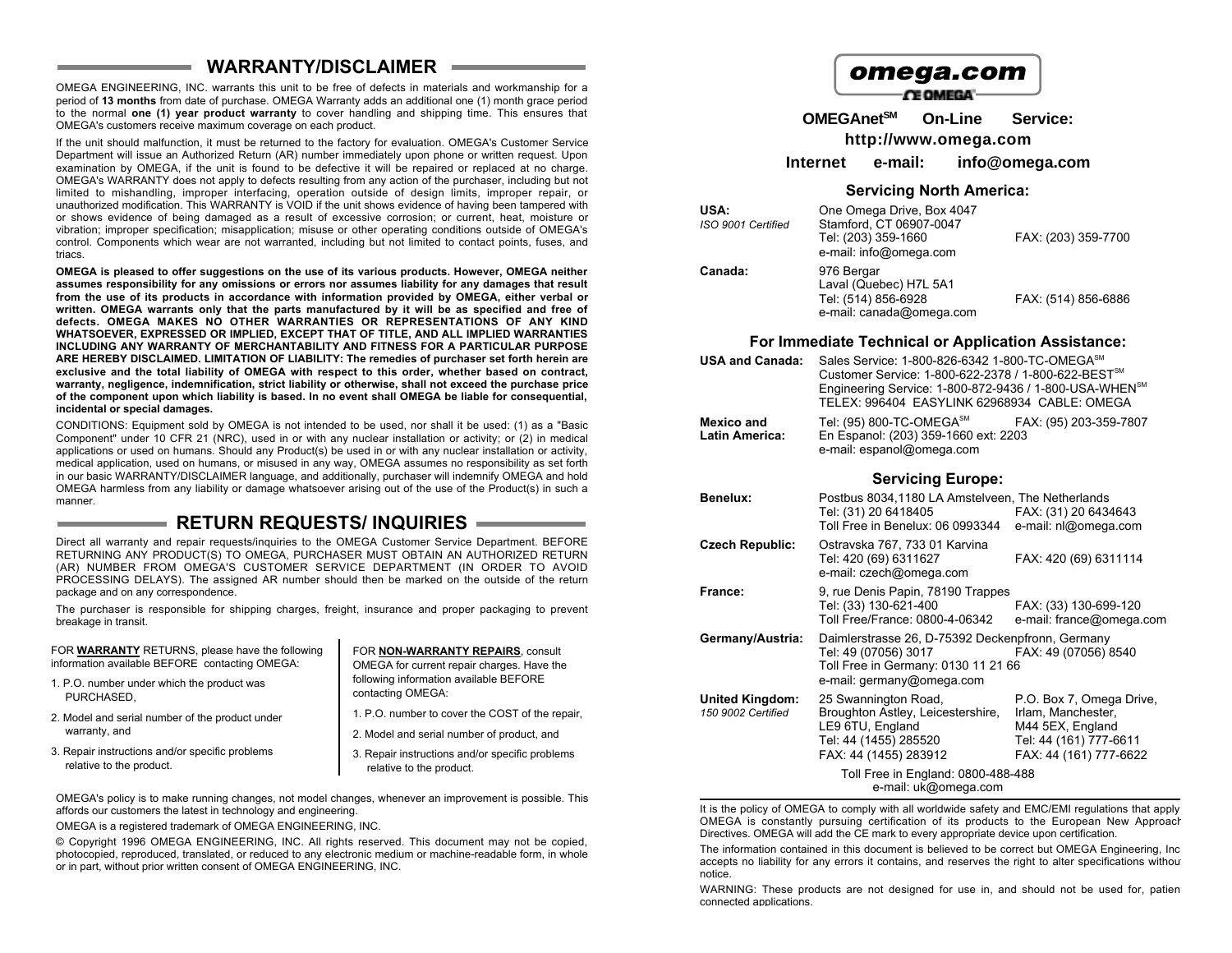## **Maintenance**

#### $\sqrt{N}$ **Warning**

For maintenance use only specified replacement parts.

- · To avoid electrical shock, do not attempt to perform any servicing unless you are qualified to do so.
- · To avoid electrical shock and/or damage to the instrument, do not get water or other foreign agents into the case. Turn the Model HHM81/HHM82 OFF and disconnect the unit from all circuits before opening the case.
- · Also see warning on page 2.

#### **Battery Replacement**

- · Remove probe from any conductor and place it away from any active conductors, circuitry, etc.
- · Unplug electronic module from display device (e.g., DMM, oscilloscope).
- · Remove the screws from the bottom cover of the electronic module.
- · Replace battery with a new 9 V alkaline type.
- · Replace bottom cover and re-attach with screws.

### **Cleaning**

To ensure optimum performance, it is important to keep the probe jaw mating surfaces clean at all times. Failure to do so may result in increased earth's field susceptibility and overall errors in readings. The following is the recommended procedure for cleaning the probe sensor:

- 1. Apply a few drops of isopropyl alcohol to an ordinary sheet of white photocopy paper.
- 2. Open probe to expose the mating surfaces of the sensor and insert the sheet of paper into the jaws. Allow the jaws to close.
- 3. With the jaws closed, pull free the end of the paper through the jaws until it releases.
- 4. Repeat step (3) several times, using a new (dry) section of paper each time.
- 5. Open probe and inspect mating surfaces. They should be free of dust particles or any other contamination. Otherwise, repeat the cleaning process starting again at step (1).

### **Table of Contents**

| Making Measurements with the Models HHM81/HHM82 8     |  |
|-------------------------------------------------------|--|
|                                                       |  |
|                                                       |  |
|                                                       |  |
|                                                       |  |
|                                                       |  |
|                                                       |  |
|                                                       |  |
|                                                       |  |
| Measuring the DC Component of an (AC+DC) Waveform 12  |  |
| Measuring the AC Component of an (AC+DC) Waveform  12 |  |
|                                                       |  |
|                                                       |  |
| Residual Readings Following Severe Overloads 15       |  |
|                                                       |  |
|                                                       |  |
|                                                       |  |
|                                                       |  |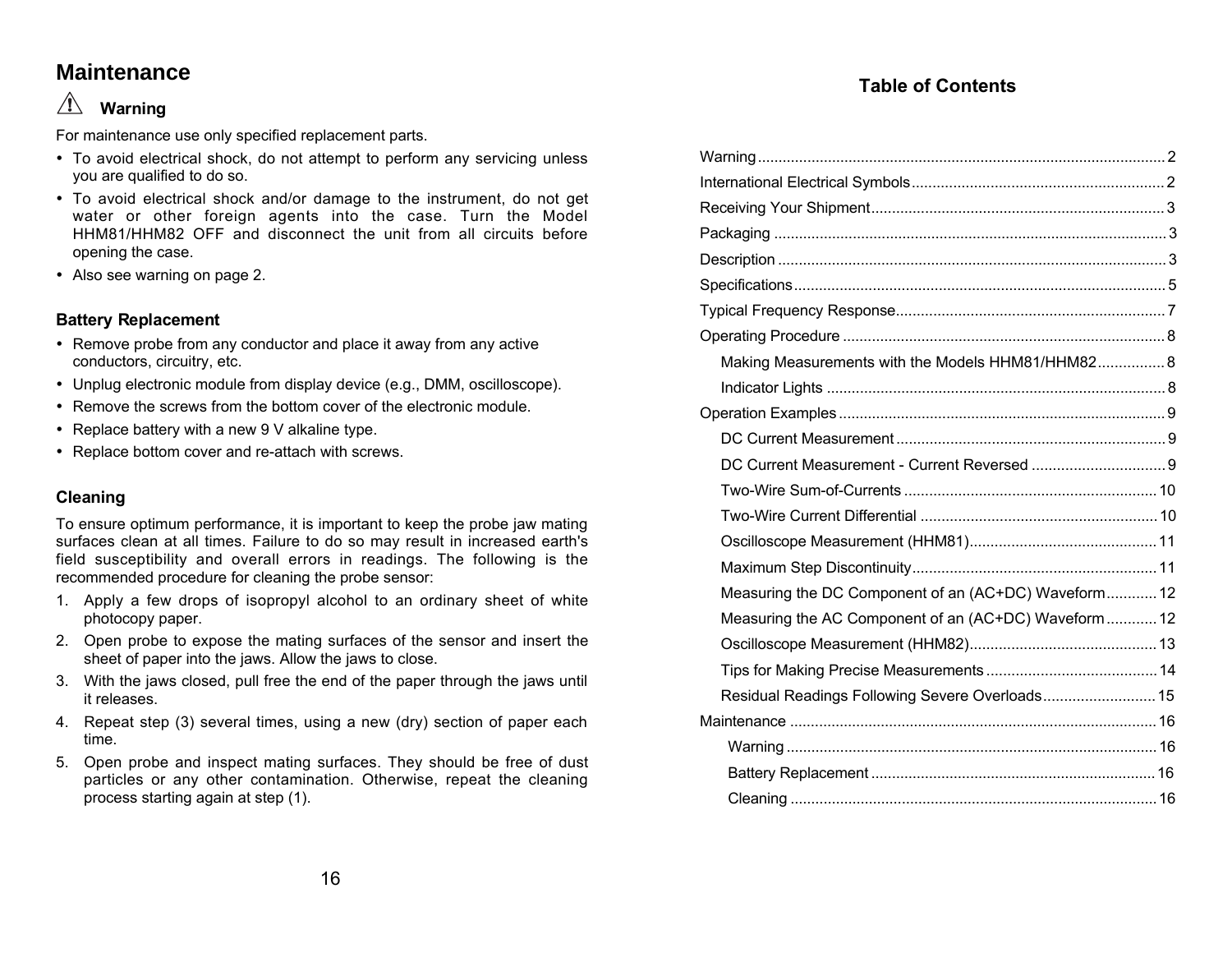## **Warning**

These safety warnings are provided to ensure the safety of personnel and proper operation of the instrument.

- · Read the instruction manual completely and follow all the safety information before attempting to use or service this instrument.
- · Use caution on any circuit: Potentially high voltages and currents may be present and may pose a shock hazard.
- · Read the Safety Specifications section prior to using the probe. Never exceed the maximum voltage ratings given.
- · Safety is the responsibility of the operator.
- · NEVER open the back of the instrument while connected to any circuit or input.
- · ALWAYS connect the adapter to the display device before clamping the probe onto the sample being tested.
- · ALWAYS inspect the instrument, probe, probe cable, and output terminals prior to use. Replace any defective parts immediately.
- · NEVER use the probe on electrical conductors rated above 300 V in overvoltage category II (CAT II).

# **International Electrical Symbols**



This symbol signifies that the probes are protected by double or reinforced insulation. Use only specified replacement parts when servicing the instrument.



This symbol signifies CAUTION! and requests that the user refer to the user manual before using the instrument.

- · Make sure that probe jaw mating surfaces are free of dust and contamination. Contaminants cause air gaps between sensor halves, making the Model HHM81/HHM82 susceptible to external magnetic fields which can contribute to measurement errors. See page 16 for cleaning procedure.
- · Do not allow probe jaws to abruptly snap closed from the open state. This can lead to residual readings. If this happens, the probes will need to be rezeroed.
- · Beware of short-circuit currents. Large in-rush currents (which can occur when power is first applied in a circuit) and large high-current transients may cause varying degrees of residual readings. If in doubt of a particular reading, remove the probe from the conductor under test and check to see that the display device returns zero. If not, it will be necessary to rezero the Models HHM81 and HHM82.
- · When using the probes to measure AC currents, keep in mind the maximum current ratings and the frequency response curves shown in the electrical specifications section. Dynamic currents that contain large step discontinuities and/or frequency constituents near or beyond the measurement passband are subject to measurements errors and waveform distortion (oscilloscope display). If the red LED comes on during measurement, the output signal may be in error.
- · Many DVMs provide null (relative) measurement capability. A DVM placed in the null mode displays the difference between a stored null value and the input signal.
- · You can use a DVM's null function in place of the external DC zero control to cancel any DC offset from the Models HHM81/HHM82. The DVM null function should be enabled with the probe removed from the conductor immediately before measurement.
- · You can use a DVM's null function to display changes in measured current from a fixed (constant) level. In this application, the DVM null function is enabled with the probe connected to the conductor.
- · When making null (relative) measurements, the probe aperture current (not displayed current) must not exceed the maximum ratings set forth in the specifications section.

#### **Residual Readings Following Severe Overloads**

- · Large short-circuit and transient currents outside the operating range of the probe may cause large residual readings. In extreme cases they will not zero. If this happens:
- Remove the probe from the test conductor.
- Open the probe and release, allowing the jaws to snap back. Repeat this step several times.
- Rezero the instrument before making successive measurements.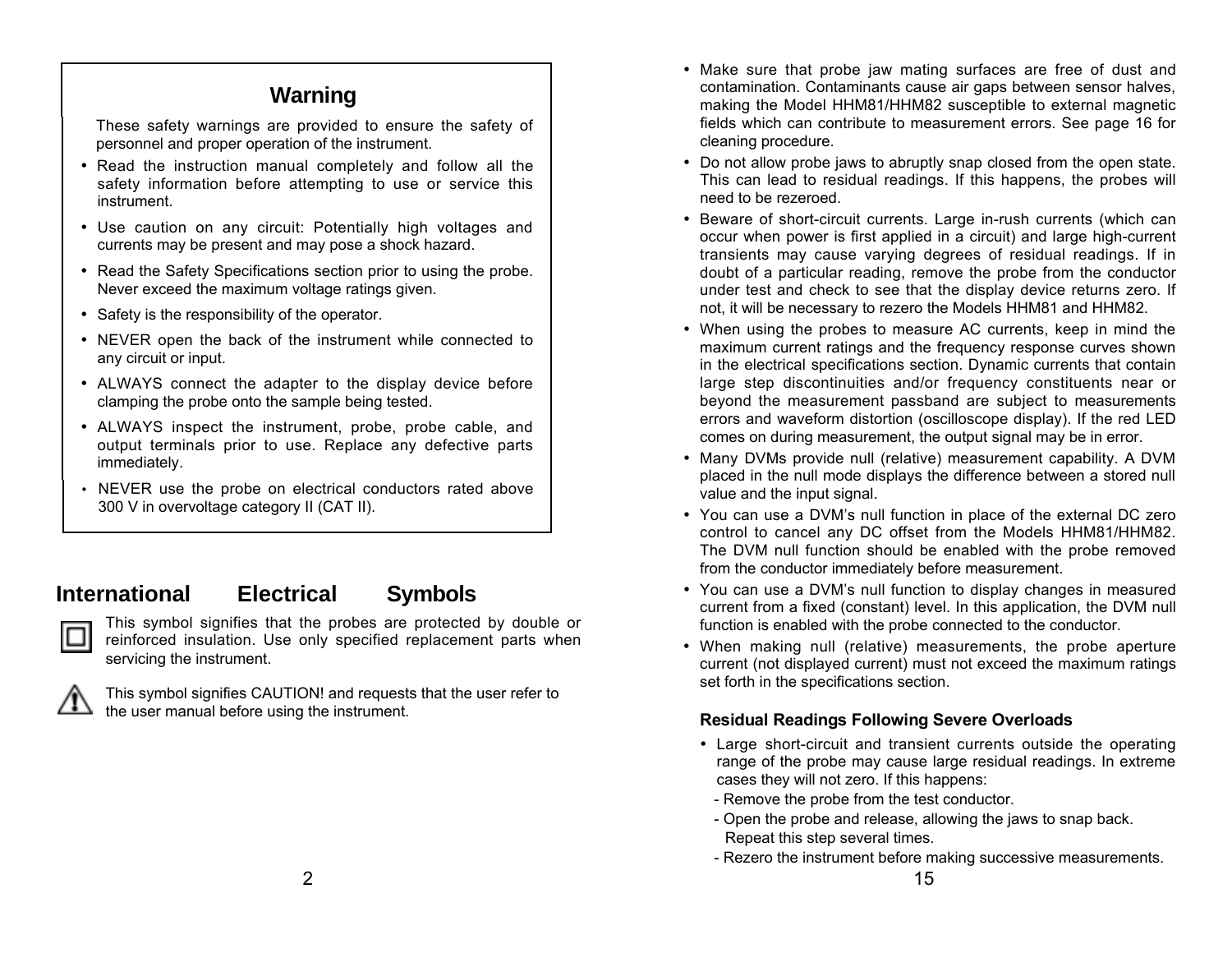#### **Tips For Making Precise Measurements**

**Model HHM81**

**Model HHM82**

- · The Models HHM81 and HHM82 are capable of making measurements of DC and low frequency currents over a wide range. Here are some key considerations for getting the most accuracy from your displaying instrument:
- · When using the probes with a meter, it is important to select the range that provides the best resolution. Failure to do this may result in measurement errors. The following examples use an ordinary 3-1/2 digit DMM with the probes, to measure 16.7 mA DC:





### **Receiving Your Shipment**

Upon receiving your shipment, make sure that the contents are consistent with the packing list. Notify Omega of any missing items. If the equipment appears to be damaged, file a claim immediately with the carrier and notify Omega at once, giving a detailed description of any damage.

## **Packaging**

The Models HHM81 and HHM82 include a electronic plug-in module with an attached current probe, 9 V battery, and user manual.

### **Description**

These microprobes are low current measurement instruments that feature a compact, high sensitivity current probe. Unlike other instruments, the Model HHM81 exhibits a wide dynamic operating range, which extends from below 100 $\mu$ A to  $\pm$  4.5 A peak, from DC to 2.0 kHz<sup>\*</sup>, without the need for ranging. The HHM82 has an operating range of 100 $\mu$ A to  $\pm$  450 mA Peak, from DC to 1500 Hz.

This series is designed to be operated in conjunction with a digital multimeter, oscilloscope or recording device. The microProbe outputs the current measured in the form of a voltage that is the image of the current, in shape and amplitude. The Model HHM81 outputs 1 mV per mA of measured current. The Model HHM82 outputs 10 mV per mA of measured current. To take advantage of the Model HHM82's high sensitivity, best results are obtained through 4-1/2 digit (or more) DMM with a relative zero function. The Model HHM82 was designed to provide the operator with enhanced low current linearity and accuracy, but is limited to 450 mA Peak current.

The microprobes always output a signal proportional to the total current (AC+DC) in the conductor under test. This has proven to be the most versatile signal output format, and allows the user to isolate and measure DC and AC components of measured current separately, if so desired. Typical applications include 4 to 20 mA loop measurements, automotive current applications, benchtop electronic current consumption in circuits, and other applications requiring very low current measurements in crowded areas.

14  $\overline{\phantom{a}}$  3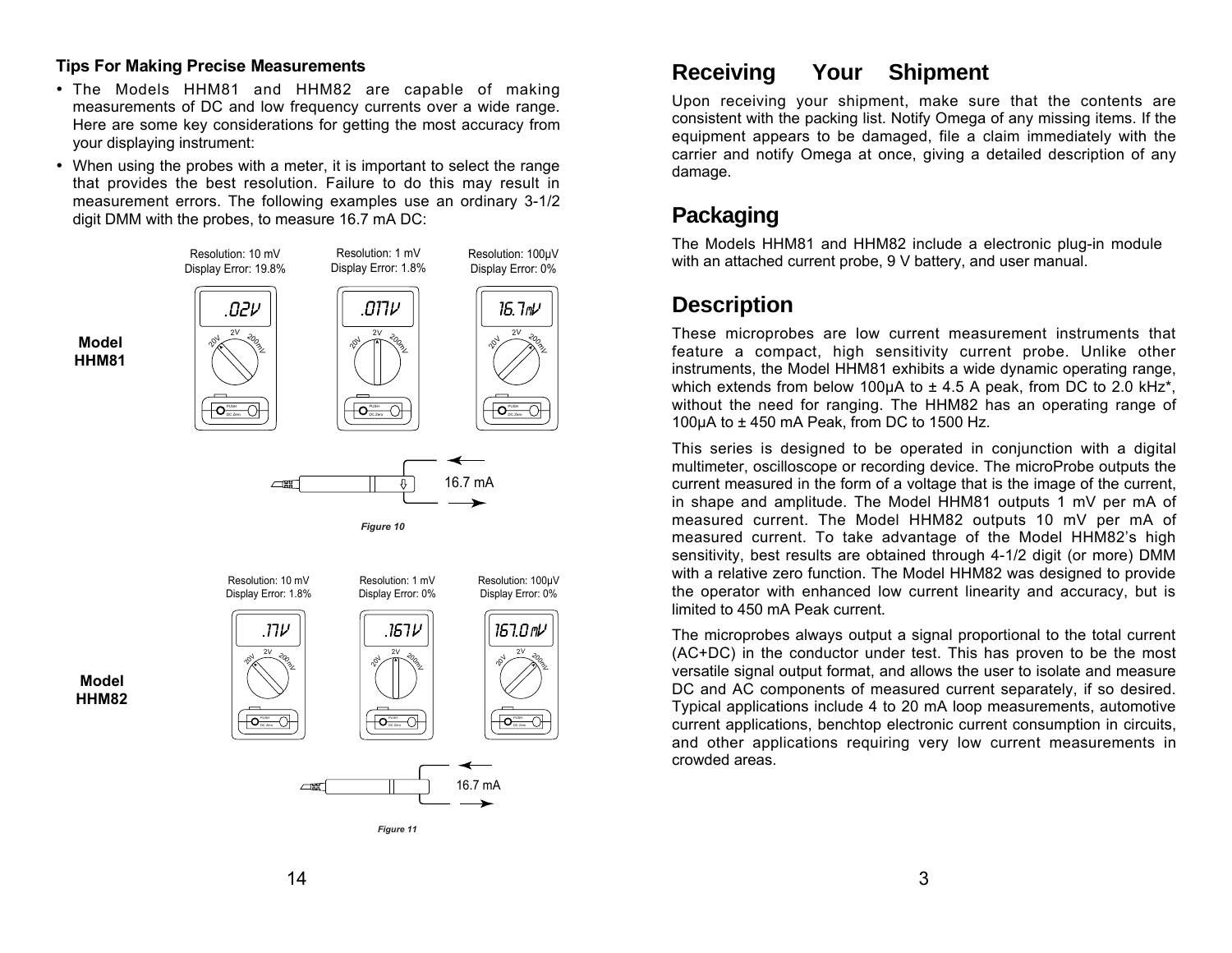

#### **Oscilloscope Measurement Example (HHM82)**

- · Conductor carrying a 0.2 A peak AC waveform
- · Model HHM82 connected to oscilloscope



1. Positive: Red banana plug (+)

- 2. Negative: Black banana plug (-)
- 3. Power ON indicator (green LED)
- 4. OVERLOAD indicator (red LED)
- 5. Power switch
- 6. Zero adjust knob (push in and turn to zero)
- 7. Probe window aperture
- 8. Probe handle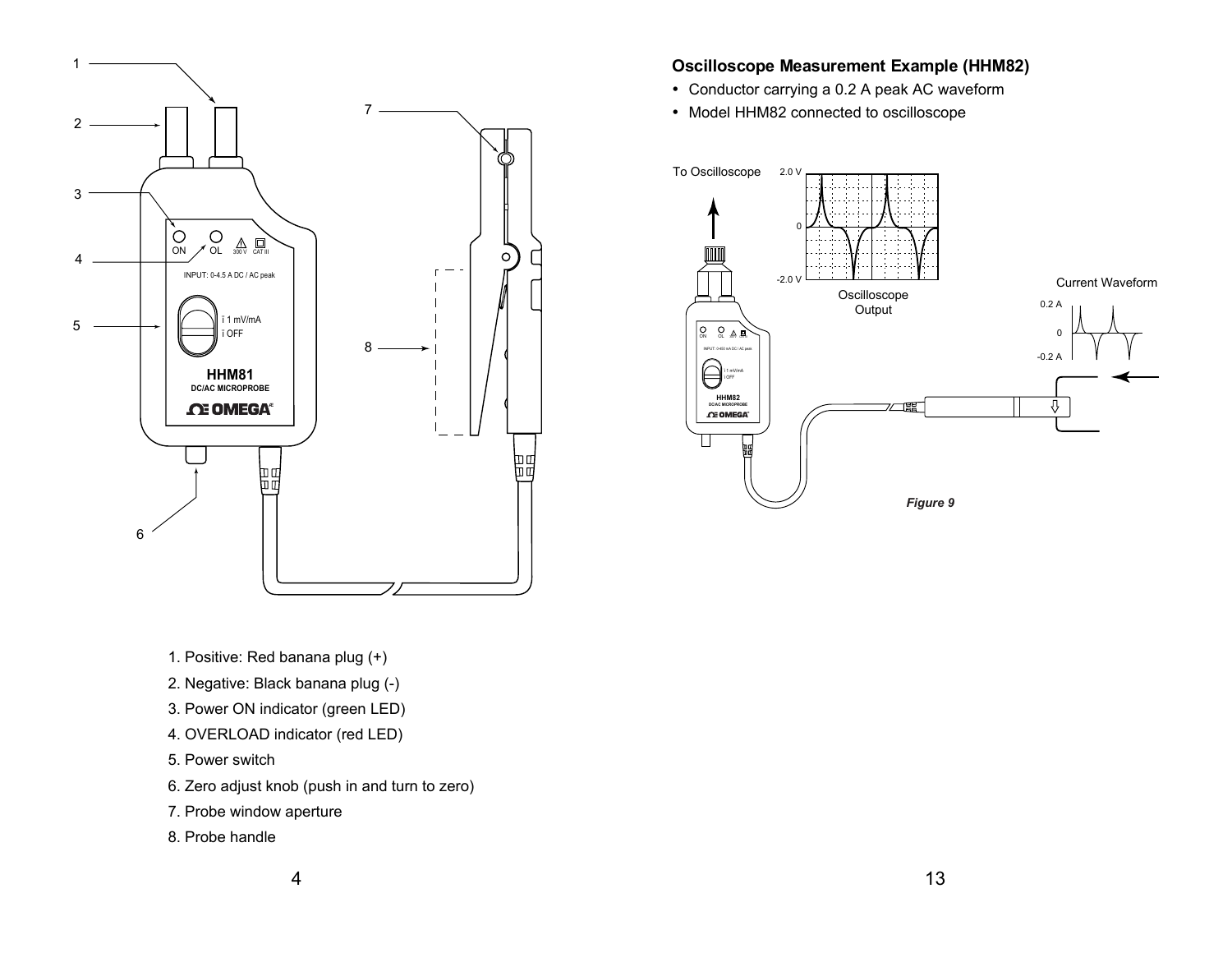#### **Measuring the DC Component of an (AC+DC) Waveform ( HHM81)**

- · Conductor carrying 20.0 mA DC + 15.0 mA AC
- · Voltmeter placed in DC Volts mode
- · Voltmeter displays 20.0 mV



*Figure 7*

#### **Measuring the AC Component of an (AC+DC) Waveform ( HHM81)**

- · Conductor carrying 20.0 mA DC + 15.0 mA AC
- · Voltmeter placed in AC Volts mode
- · Voltmeter displays 15.0 mV



*Figure 8*

# **HHM81 Specifications**

#### **ELECTRICAL**

**Current Range:** 0 to  $\pm$  4.5 A DC 0 to 3 Arms (sinusoidal)

**Output (Vout):** 1 mV/mA

**Resolution:** DC: 50µA typical AC: 100µA typical

**Accuracy:** DC: 1% reading ± 200µA AC: 2% reading ± 200µA

**Output Noise:**  $<$  100 $\mu$ V, DC to 5 kHz

**Frequency Response:** DC to 2 kHz  $(@ -3 dB \sin e)$ 

**Zero Adjust:**  $+ 25 \text{ mA}$ 

## **COMMON SPECIFICATIONS**

#### **ELECTRICAL**

**Rise Time:** < 200µS, 10% to 90% Vout

**Fall Time:** < 200µS, 90% to 10% Vout

**Output Impedance: 200** $\Omega$ 

**Probe Inductance:** <1µH

**Influence of Adjacent Conductor:** < 50µA/A

**Influence of Earth's Field:** < 120µA, null to maximum

\*Reference Conditions: Temperature 23°C, 20 to 75% RH; battery voltage 9 V  $\pm$ 0.1 V; earth's magnetic field < 40 A/m; absence of AC fields; input impedance of display device  $\geq 1$  M $\Omega$ /100 pF; DC or sinusoidal AC current 45 - 65 Hz.

# **HHM82 Specifications**

#### **ELECTRICAL**

**Current Range:** 0 to ± 450 mA DC 0 to 300 mA rms

**Output (Vout):** 10 mV/mA

**Resolution:** DC: 50µA typical, AC: 100µA typical

**Accuracy:** DC:  $0.5\%$  reading  $\pm$  150 $\mu$ A AC:  $0.8\%$  reading  $\pm$  200 $\mu$ A

**Output Noise:** <100µV, DC to 5 kHz

**Frequency Response:** DC to 1500 Hz (@ -3 dB sine)

**Zero Adjust:** ± 15 mA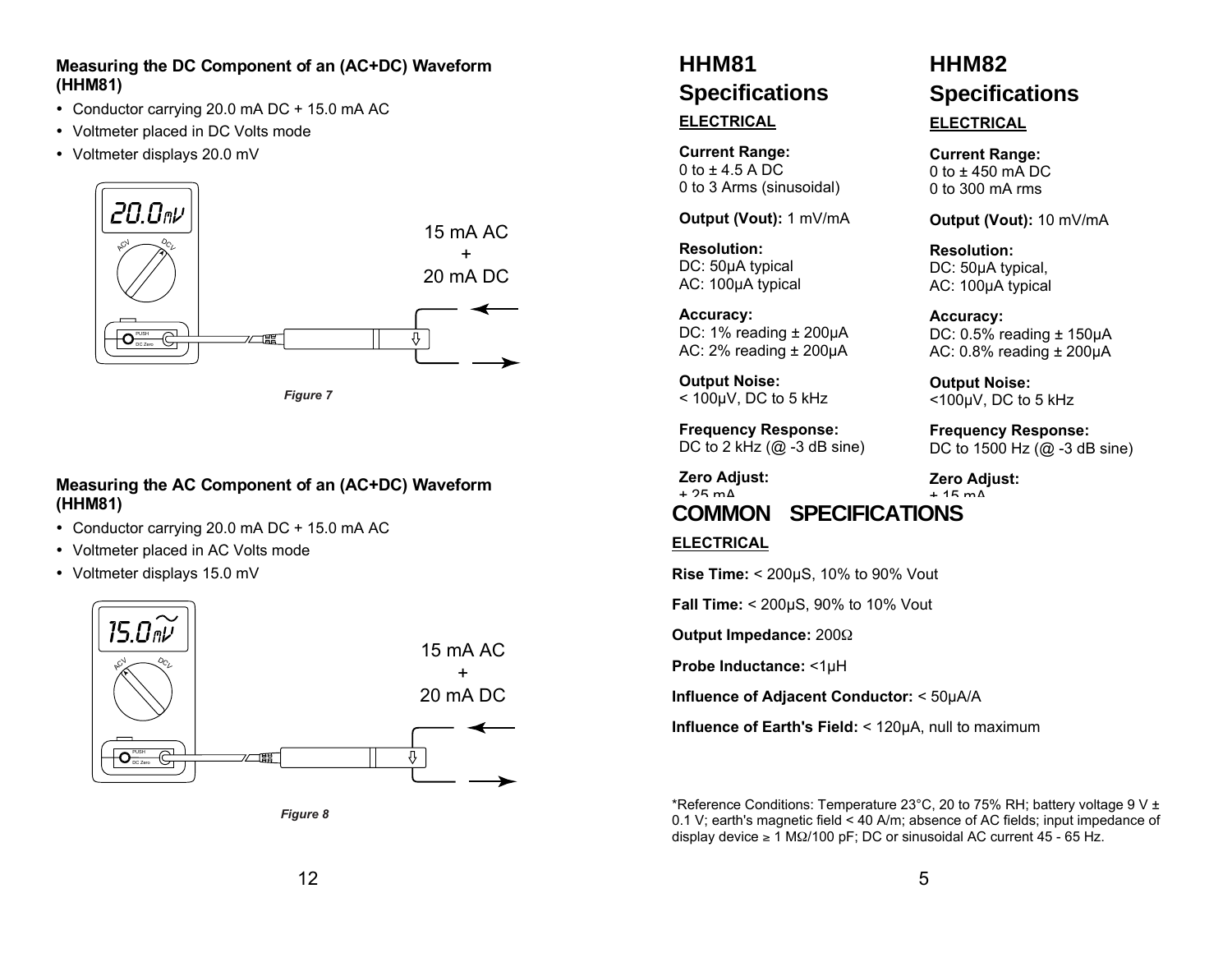# **Common Specifications (cont.) MECHANICAL**

**Connectors:** Two 4 mm banana jacks, standard 3/4" (19 mm) spacing

**Maximum Conductor Diameter:** 3/16", 0.180" (4.5 mm)

**Overload LED (Red):** Indicates momentary or continuous overload

**Power LED (Green):** Indicates power ON and good battery

**Battery:** 9 V alkaline, NEDA 1604 or IEC 6 LF22

**Dimensions (Probe):** 4.4 x 0.6 x 1.0" (111 x 15 x 25 mm)

**Dimensions (Electronic Module):** 4.9 x 2.5 x 1.1" (124 x 64 x 28 mm)

**Cable Length:** 5 ft (1.5 m)

**Weight:** 9 oz (250 g)

**Operating Temperature:** -14° to 131°F (-10° to 55°C)

**Storage Temperature:** -40° to 176°F (-40° to 80°C)

**Humidity:**  $\leq 95\%$  @  $\geq 35^{\circ}$ C, 75% @ 55°C

# **SAFETY SPECIFICATIONS**

# $\epsilon$

The MicroProbes are designed to be used in conjunction with a digital multimeter or other instrument for the purpose of displaying measured readings. The Models HHM81 and HHM82 are safety rated as voltage probes. The user should ensure that they are connected to an instrument properly rated to international safety standards and/or agency approvals.

**Working Voltage:** 300 V per IEC 1010-1 Cat. II

**Immunity (EN 50082-1), IEC 1000-4-3 aptitude criteria A:** DC: 15mV @ 0, AC (60Hz): 2dB from 10 mA to 4.5A

**Emmissivity (EN 50081-1):** negligible

**Drop Test:** 1 m per IEC 1010

**Shocks:** 100 G per IEC 68-2-27

**Vibrations:** IEC 529

**Protection Index:** IP 40 per IEC 529

**Electromagnetic Compatibility:** EN 50082-1 class A EN 50081-1

#### **Oscilloscope Measurement Example (HHM81)**



### **Maximum Step Discontinuity Example (HHM81)**

- · Conductor carrying non-sinusoidal AC
- · Model HHM81 connected to oscilloscope
- · Max allowable step-discontinuity 2 A

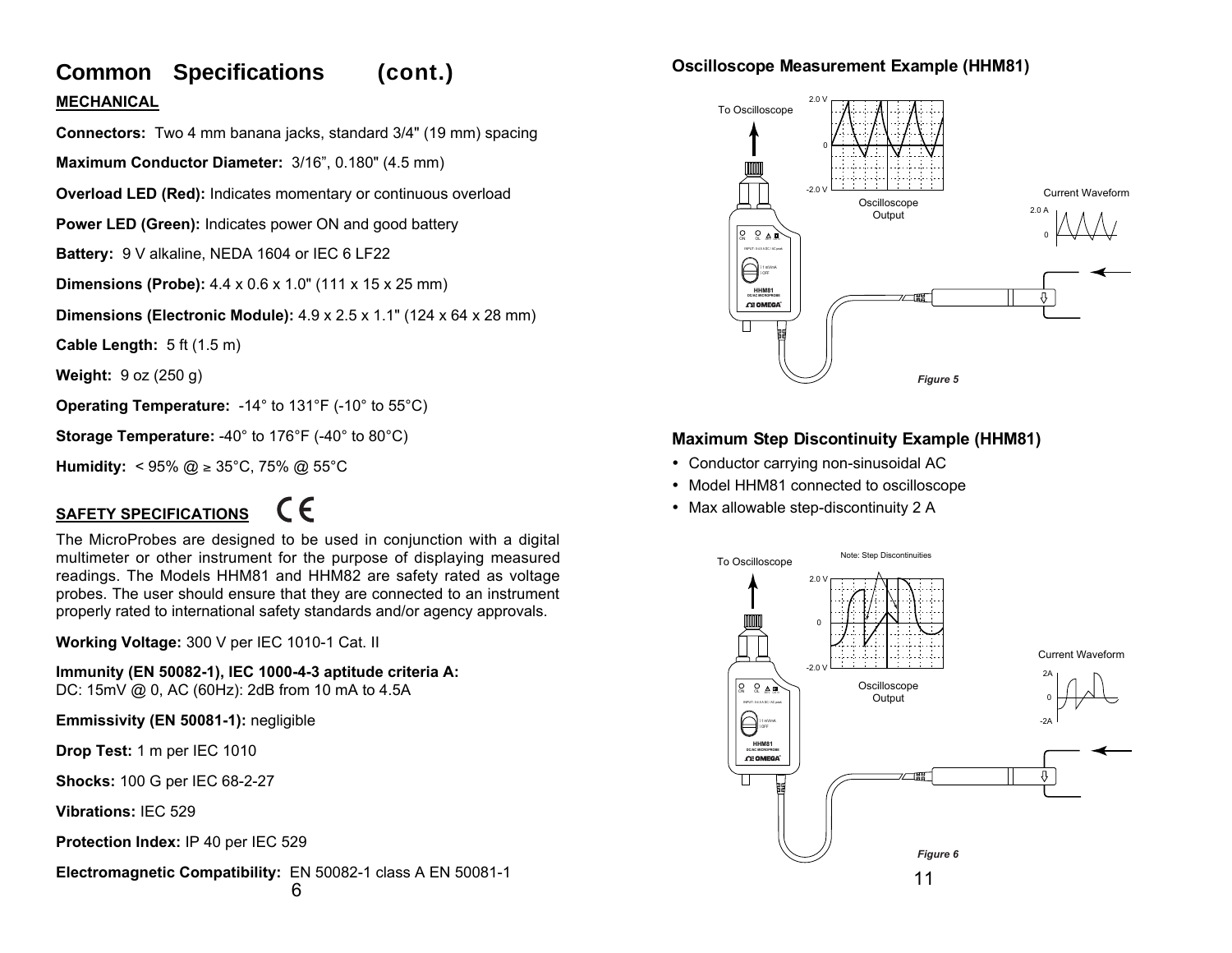#### **Two-Wire Sum-of-Currents Example (HHM81)**

- · Two conductors in probe aperture (note orientations)
- · Voltmeter placed in DC Volts mode
- · Voltmeter displays 18.0 Mv



#### **Two-Wire Current Differential Example (HHM81)**

- · Two conductors in probe aperture (note orientations)
- · Voltmeter placed in DC Volts mode
- · Voltmeter displays -4.0 mV



*Figure 4*

## **Typical Frequency Response**